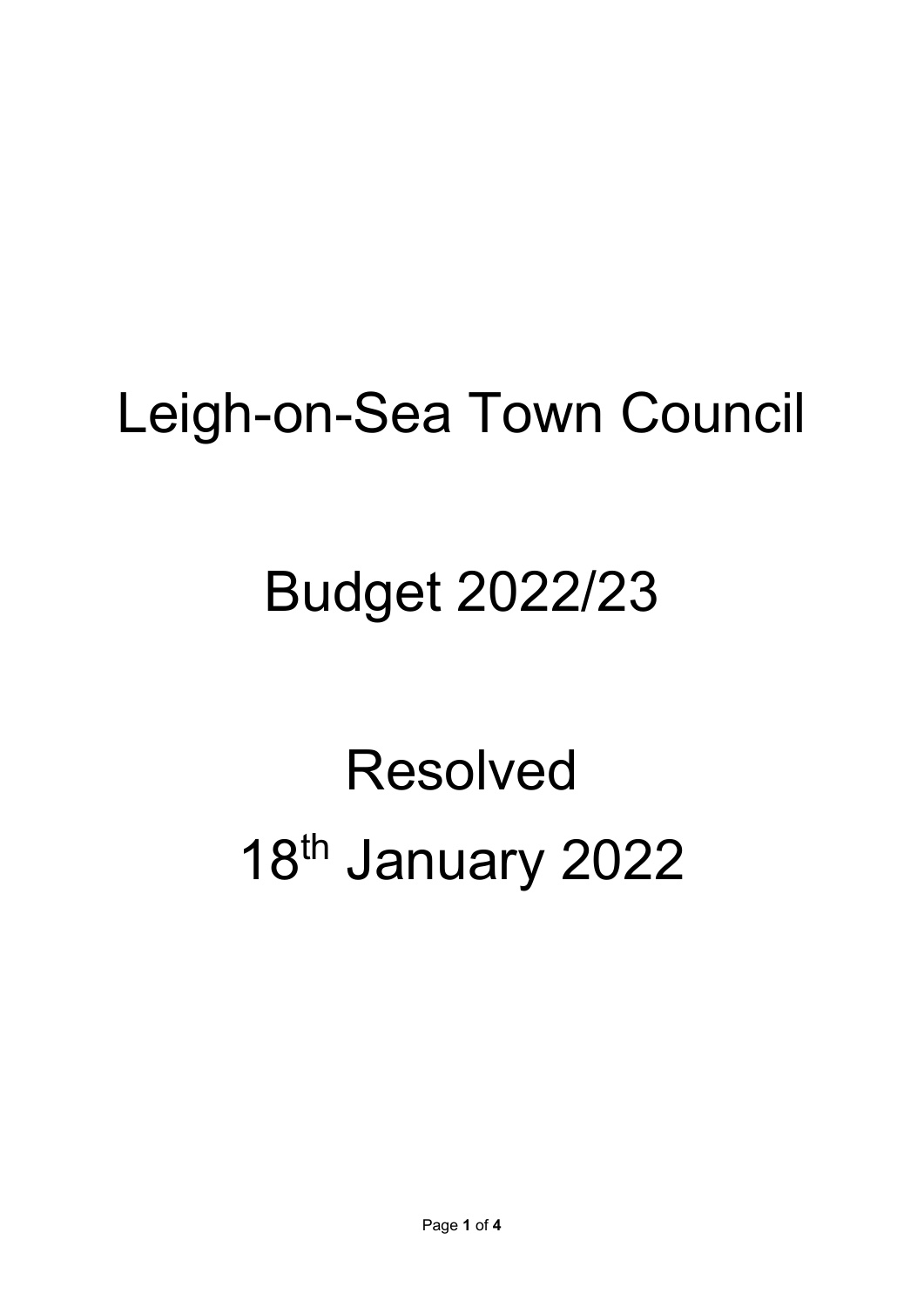| Leigh Town Council 2022/23 Budget Document   |                           |                                           |                                                                                            |                                       |                          |                                              |                           |                                                |                                                        |                                             |                             |
|----------------------------------------------|---------------------------|-------------------------------------------|--------------------------------------------------------------------------------------------|---------------------------------------|--------------------------|----------------------------------------------|---------------------------|------------------------------------------------|--------------------------------------------------------|---------------------------------------------|-----------------------------|
| <b>INCOME</b>                                | <b>Actuals</b><br>2019/20 | <b>Actuals</b><br>2020/21                 | <b>Budget</b><br>2021/22                                                                   | Yr End<br>Projected<br><b>Actuals</b> | <b>Budget</b><br>2022/23 | <b>EXPENDITURE</b>                           | <b>Actuals</b><br>2019/20 | <b>Actuals</b><br>2020/21                      | Budget 2021/22 Actuals                                 | Yr End<br>Projected                         | <b>Budget</b><br>2022/23    |
|                                              |                           |                                           |                                                                                            |                                       |                          |                                              |                           |                                                |                                                        |                                             |                             |
| <b>Finance &amp; Governance</b>              |                           |                                           |                                                                                            |                                       |                          | <b>Finance &amp; Governance</b>              |                           |                                                |                                                        |                                             |                             |
|                                              |                           |                                           |                                                                                            |                                       |                          | Policy & Council Resources                   | £<br>$27,565.51 \mid f$   | 23,739.02                                      | Ι£<br>$50,450.00$ $E$                                  | $25,301.50$ £                               | 29,550.00                   |
|                                              |                           |                                           |                                                                                            |                                       |                          | Office & Council Administration              | £<br>$58,127.68$ $E$      | $62,595.80$ £                                  | 57,650.00 $E$                                          | $33,148.00$ £                               | 37,700.00                   |
| Interest                                     | £<br>3,309.24             | $3,836.51 \mid f$<br>f                    | $800.00$ £                                                                                 | $150.00$ $E$                          | 150.00                   | Stragetic Objectives Fund                    |                           |                                                | $10,000.00$ $E$<br>£                                   |                                             | $5,000.00$ $E$ 15,000.00    |
| Other Income                                 | £<br>$2,248.44$ £         | $2,676.50$ £                              | $1,300.00$ £                                                                               | 1,000.00                              | $\mathbf f$<br>1,000.00  |                                              | $\pounds$<br>85,693.19    | 86,334.82<br>$\mathbf{f}$                      | £ 118,100.00                                           | f<br>63,449.50                              | f<br>82,250.00              |
|                                              | £<br>5,557.68             | $6,513.01$ $E$<br>l £                     | $2,100.00$ £                                                                               | 1,150.00                              | E<br>1,150.00            |                                              |                           |                                                |                                                        |                                             |                             |
|                                              |                           |                                           |                                                                                            |                                       |                          | <b>Staffing Committee</b>                    |                           |                                                |                                                        |                                             |                             |
|                                              |                           |                                           |                                                                                            |                                       |                          | <b>Council Staffing</b>                      | £<br>99,213.50            | 99,752.97<br>£                                 | £ 113,257.00                                           | £ 110,000.00                                | £ 97,000.00                 |
| <b>Community Facilities</b>                  |                           |                                           |                                                                                            |                                       |                          | <b>Community &amp; Culture</b>               |                           |                                                |                                                        |                                             |                             |
| Leigh Community Centre                       | £ $125,547.13 \mid f$     |                                           | 6,642.19 $\left  \right $ 60,000.00 $\left  \right $ 80,000.00 $\left  \right $ 100,000.00 |                                       |                          | Leigh Community Centre                       | £<br>53,016.73 $E$        | 43,076.25 £                                    | 54,400.00 £                                            |                                             | 40,839.00 £ 53,150.00       |
| LTC Use of LCC                               |                           |                                           | £ 27,000.00 $\vert$ £ 25,000.00 $\vert$ £ 20,000.00 $\vert$ £                              |                                       | £                        | <b>Community Centre Staffing</b>             | £<br>123,529.56 £         |                                                | 76,179.62   £ 123,000.00   £ 117,000.00   £ 148,000.00 |                                             |                             |
| Allotments Income                            |                           |                                           | £ 13,538.10 $\vert$ £ 14,944.80 $\vert$ £ 19,000.00 $\vert$ £ 18,107.00                    |                                       | 19,325.00<br>Ι£          | Allotments                                   | 28,681.59 £<br>£          | 26,756.00 £                                    | 28,700.00 £                                            | $22,418.50$ £                               | 29,200.00                   |
| <b>Community Facilities</b>                  | £<br>$40.00$ $E$          | $20.83$ $E$                               |                                                                                            | £<br>$1,800.00$ $E$                   | 3,900.00                 | <b>Community Facilities</b>                  | £<br>$10,117.73$ $E$      |                                                | £<br>$10,650.00$ $E$                                   |                                             | $9,433.00 \mid f$ 23,275.00 |
| Health & Wellbeing Programme                 | $f$ 12,111.59 -f          | $147.80$ $E$                              | 4,750.00 $E$                                                                               | 5,850.00                              | 4,750.00<br>Ι£           | Health & Wellbeing                           | 42,043.97 £<br>£          | 26,280.68 £                                    | $35,900.00$ $E$                                        | $30,915.00$ $E$                             | 37,225.00                   |
| <b>Environment Facilities &amp; Services</b> | $f = 1,541.63$ $f =$      | $\overline{\phantom{a}}$                  | f<br>$1,400.00$ £                                                                          | $\sim$                                | £                        | <b>Community Services Funding</b>            | $5,394.60$ £<br>£         | $4,500.00$ £                                   | $5,700.00$ £                                           | 4,700.00 $E$                                | 5,700.00                    |
|                                              |                           |                                           |                                                                                            |                                       |                          | Community Partnership Progs.                 | £<br>4,226.75 $E$         |                                                | $5,000.00$ $E$<br>$\mathbf f$                          | $5,000.00$ £                                | 6,250.00                    |
|                                              |                           |                                           |                                                                                            |                                       |                          | <b>Environment Facilities &amp; Services</b> | £<br>25,384.86 £          | $9,150.00$ £                                   | $18,162.00$ $E$                                        | $21,157.00$ $E$                             | 20,050.00                   |
|                                              |                           |                                           |                                                                                            |                                       |                          | <b>Committee Staffing</b>                    | f<br>$9.103.00$ £         | $8,593.72 \mid f$                              |                                                        | $15,000.00$ $E$ $14,000.00$ $E$ $15,250.00$ |                             |
|                                              | £ 179,778.45              | £ 46,460.02                               | £ 105,150.00                                                                               | £ 105,757.00                          | £ 127,975.00             |                                              | £<br>301,498.79           | £ 194,536.27                                   | f<br>296,512.00                                        | £ 265,462.50                                | £ 338,100.00                |
|                                              |                           |                                           |                                                                                            |                                       |                          | <b>Planning &amp; Licensing</b>              |                           |                                                |                                                        |                                             |                             |
| <b>Planning &amp; Licensing</b>              |                           |                                           |                                                                                            |                                       |                          | Staffing                                     | £<br>$10,857.92$ £        | 9,161.47                                       | $12,250.00$ $E$<br>£                                   |                                             | $13,000.00$ $E$ 15,000.00   |
|                                              |                           |                                           |                                                                                            |                                       |                          |                                              | £<br>10,857.92 £          | 9,161.47                                       | 12,250.00<br>£                                         | £<br>13,000.00                              | $\mathbf{f}$<br>15,000.00   |
|                                              |                           |                                           |                                                                                            |                                       |                          |                                              |                           |                                                |                                                        |                                             |                             |
|                                              |                           | £<br>$\overline{\phantom{a}}$             |                                                                                            | £<br>$\sim$                           | £                        | <b>Resolved Capital Projects</b>             |                           |                                                |                                                        |                                             |                             |
|                                              |                           |                                           |                                                                                            |                                       |                          | LCC Refurbishment                            | £<br>$9.736.99$ £         | 48,708.90 £                                    | $40,000.00$ $E$                                        |                                             | $30,000.00$ $E$ 40,000.00   |
| <b>Total Income</b>                          |                           | £ 185,336.13 $\left  2 \right $ 52,973.03 | £ 107,250.00                                                                               | £ 106,907.00                          | £ 129,125.00             | LCC Remodel                                  | £                         | 62,754.25   $\text{£}$ 168,075.50   $\text{£}$ |                                                        | £<br>$5,300.00$ £                           |                             |
|                                              |                           |                                           |                                                                                            |                                       |                          |                                              | $\pmb{\mathsf{f}}$        | 72,491.24 £ 216,784.40                         | 40,000.00<br>£                                         | f<br>35,300.00                              | £ 40,000.00                 |
| Capital Reserves 31/03/21                    | £<br>1,942.00             |                                           |                                                                                            | £<br>1,942.00                         |                          |                                              |                           |                                                |                                                        |                                             |                             |
| Earmarked Reserves 31/03/21                  | £ 289,722.78              |                                           |                                                                                            | £ 360,000.00                          |                          |                                              | £ 569,754.64              | 606,569.93<br>£                                | 580,119.00<br>f                                        | £ 487,212.00                                | £ 572,350.00                |
| General Reserves 31/03/21                    | £ 100,446.50              |                                           |                                                                                            | £ 110,000.00                          |                          | <b>Total Expenditure</b>                     |                           |                                                |                                                        |                                             |                             |
| <b>LCC Project EMR</b>                       | £ 45,498.52               |                                           |                                                                                            | £ 54,498.52                           |                          |                                              |                           |                                                |                                                        |                                             |                             |
|                                              |                           |                                           |                                                                                            |                                       |                          | <b>Budget Net Totals per Committee</b>       | F & G                     |                                                |                                                        |                                             | £ 81,100.00                 |
|                                              |                           |                                           |                                                                                            |                                       |                          |                                              | C&C                       |                                                |                                                        |                                             | £ 210,125.00                |
|                                              |                           |                                           |                                                                                            |                                       |                          |                                              | <b>Staffing</b>           |                                                |                                                        |                                             | £ 97,000.00                 |
|                                              |                           |                                           |                                                                                            |                                       |                          |                                              |                           | Planning, Highways & Licensing                 |                                                        |                                             | £ 15,000.00                 |
|                                              |                           |                                           |                                                                                            |                                       |                          | <b>LCC Refurbishment</b>                     |                           |                                                |                                                        |                                             | £ 40,000.00                 |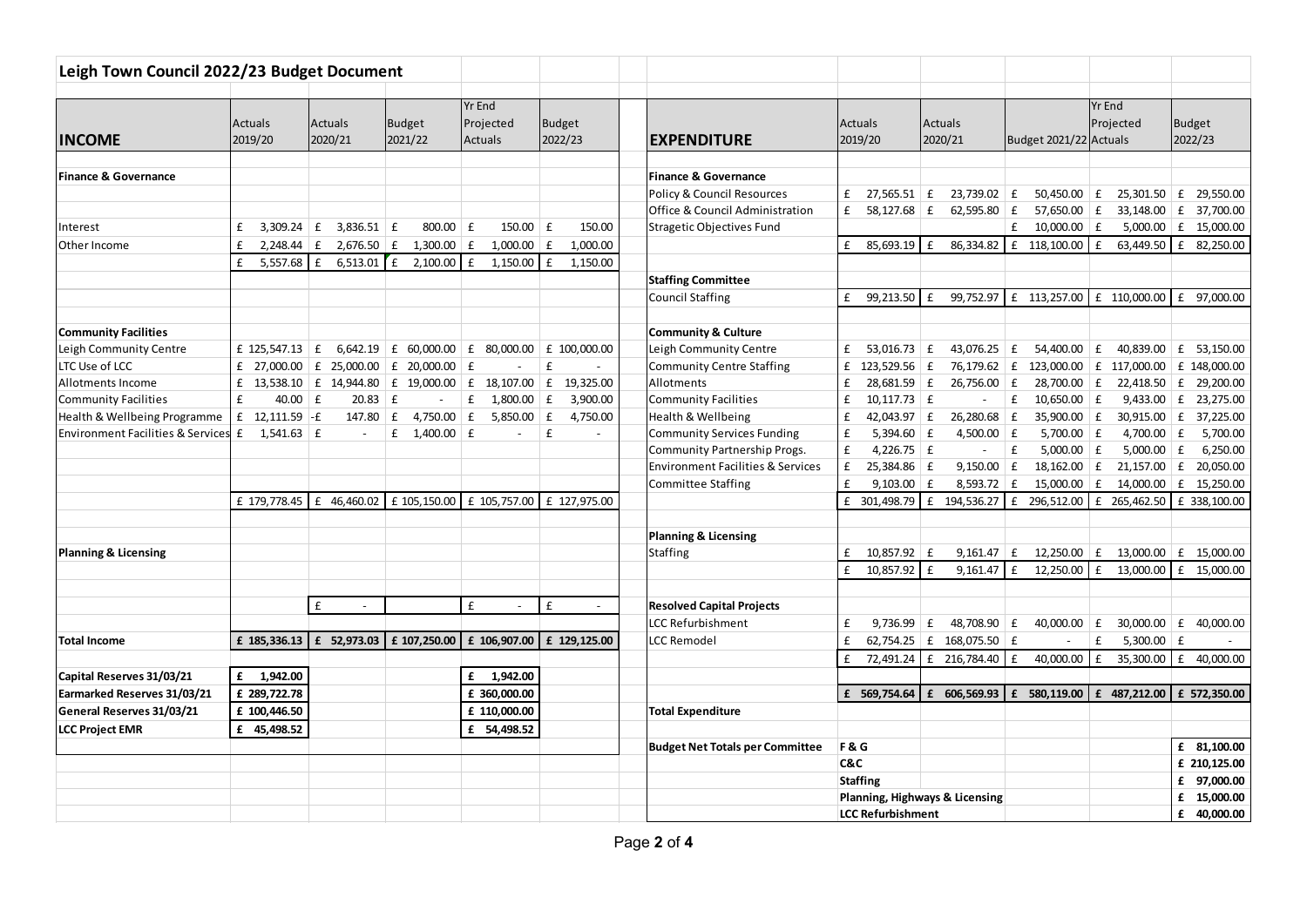| <b>PRECEPT</b><br>2022/23<br>£129,125.00<br><b>Total Income</b><br><b>Total Expenditure</b><br>£572,350.00<br>Major Project Expenditure<br><b>Net Position</b><br>-£443,225.00<br>General Reserves 31/03/22<br>£100,000.00<br>£100,000.00<br><b>GROSS SHORTFALL</b><br>-£343,225.00<br>£110,000.00<br><b>RECOMMENDED RESERVE</b><br>£<br><b>LCTS GRANT</b><br>$-E453,225.00$<br><b>BUDGET FUNDING FIGURE</b><br>2016/17<br>£390,550.00<br>2017/18<br>£401,085.00<br>2.70%<br>2018/19<br>£411,482.00<br>2.59%<br>2019/20<br>£421,868.00<br>2.52%<br>2020/21<br>£447,000.00<br>5.62%<br>2021/22<br>£443,350.00<br>$-0.80%$<br>2022/23<br>£453,225.00<br>2.23%<br>PRECEPT CALCULATION<br>Budget/Tax base<br>$-50.98$<br>divide by 9<br>50.98<br>5.664444444<br>x9<br>5.66<br>£50.94<br><b>PROPOSED BAND D</b><br>0.71%<br>8645.94 £ 391,402.00<br>Tax base 2016/17<br>Tax base 2017/18<br>8717.19 £ 400,904.00<br>Tax base 2018/19<br>8779.95 £ 411,692.00<br>Tax base 2019/20<br>8839.09 £ 421,624.59<br>Tax base 2020/21<br>8845.24 £ 447,392.24<br>Tax base 2021/22<br>8762.69 £ 443,217.00<br>$-0.93%$<br>Tax base 2022/23<br>8890.46 £ 452,880.00<br>2.18%<br>Band D figure 2016/17<br>45.27<br>Band D figure 2017/18<br>45.99<br>1.59%<br>Band D figure 2018/19<br>46.89<br>1.96%<br>Band D figure 2019/20<br>47.70<br>1.73%<br>Band D figures 2020/21<br>50.58<br>6.04%<br>Band D figure 2021/22<br>50.58<br>0.00% |                       |       |       | <b>Budget</b> |
|------------------------------------------------------------------------------------------------------------------------------------------------------------------------------------------------------------------------------------------------------------------------------------------------------------------------------------------------------------------------------------------------------------------------------------------------------------------------------------------------------------------------------------------------------------------------------------------------------------------------------------------------------------------------------------------------------------------------------------------------------------------------------------------------------------------------------------------------------------------------------------------------------------------------------------------------------------------------------------------------------------------------------------------------------------------------------------------------------------------------------------------------------------------------------------------------------------------------------------------------------------------------------------------------------------------------------------------------------------------------------------------------------------------------|-----------------------|-------|-------|---------------|
|                                                                                                                                                                                                                                                                                                                                                                                                                                                                                                                                                                                                                                                                                                                                                                                                                                                                                                                                                                                                                                                                                                                                                                                                                                                                                                                                                                                                                        |                       |       |       |               |
|                                                                                                                                                                                                                                                                                                                                                                                                                                                                                                                                                                                                                                                                                                                                                                                                                                                                                                                                                                                                                                                                                                                                                                                                                                                                                                                                                                                                                        |                       |       |       |               |
|                                                                                                                                                                                                                                                                                                                                                                                                                                                                                                                                                                                                                                                                                                                                                                                                                                                                                                                                                                                                                                                                                                                                                                                                                                                                                                                                                                                                                        |                       |       |       |               |
|                                                                                                                                                                                                                                                                                                                                                                                                                                                                                                                                                                                                                                                                                                                                                                                                                                                                                                                                                                                                                                                                                                                                                                                                                                                                                                                                                                                                                        |                       |       |       |               |
|                                                                                                                                                                                                                                                                                                                                                                                                                                                                                                                                                                                                                                                                                                                                                                                                                                                                                                                                                                                                                                                                                                                                                                                                                                                                                                                                                                                                                        |                       |       |       |               |
|                                                                                                                                                                                                                                                                                                                                                                                                                                                                                                                                                                                                                                                                                                                                                                                                                                                                                                                                                                                                                                                                                                                                                                                                                                                                                                                                                                                                                        |                       |       |       |               |
|                                                                                                                                                                                                                                                                                                                                                                                                                                                                                                                                                                                                                                                                                                                                                                                                                                                                                                                                                                                                                                                                                                                                                                                                                                                                                                                                                                                                                        |                       |       |       |               |
|                                                                                                                                                                                                                                                                                                                                                                                                                                                                                                                                                                                                                                                                                                                                                                                                                                                                                                                                                                                                                                                                                                                                                                                                                                                                                                                                                                                                                        |                       |       |       |               |
|                                                                                                                                                                                                                                                                                                                                                                                                                                                                                                                                                                                                                                                                                                                                                                                                                                                                                                                                                                                                                                                                                                                                                                                                                                                                                                                                                                                                                        |                       |       |       |               |
|                                                                                                                                                                                                                                                                                                                                                                                                                                                                                                                                                                                                                                                                                                                                                                                                                                                                                                                                                                                                                                                                                                                                                                                                                                                                                                                                                                                                                        |                       |       |       |               |
|                                                                                                                                                                                                                                                                                                                                                                                                                                                                                                                                                                                                                                                                                                                                                                                                                                                                                                                                                                                                                                                                                                                                                                                                                                                                                                                                                                                                                        |                       |       |       |               |
|                                                                                                                                                                                                                                                                                                                                                                                                                                                                                                                                                                                                                                                                                                                                                                                                                                                                                                                                                                                                                                                                                                                                                                                                                                                                                                                                                                                                                        |                       |       |       |               |
|                                                                                                                                                                                                                                                                                                                                                                                                                                                                                                                                                                                                                                                                                                                                                                                                                                                                                                                                                                                                                                                                                                                                                                                                                                                                                                                                                                                                                        |                       |       |       |               |
|                                                                                                                                                                                                                                                                                                                                                                                                                                                                                                                                                                                                                                                                                                                                                                                                                                                                                                                                                                                                                                                                                                                                                                                                                                                                                                                                                                                                                        |                       |       |       |               |
|                                                                                                                                                                                                                                                                                                                                                                                                                                                                                                                                                                                                                                                                                                                                                                                                                                                                                                                                                                                                                                                                                                                                                                                                                                                                                                                                                                                                                        |                       |       |       |               |
|                                                                                                                                                                                                                                                                                                                                                                                                                                                                                                                                                                                                                                                                                                                                                                                                                                                                                                                                                                                                                                                                                                                                                                                                                                                                                                                                                                                                                        |                       |       |       |               |
|                                                                                                                                                                                                                                                                                                                                                                                                                                                                                                                                                                                                                                                                                                                                                                                                                                                                                                                                                                                                                                                                                                                                                                                                                                                                                                                                                                                                                        |                       |       |       |               |
|                                                                                                                                                                                                                                                                                                                                                                                                                                                                                                                                                                                                                                                                                                                                                                                                                                                                                                                                                                                                                                                                                                                                                                                                                                                                                                                                                                                                                        |                       |       |       |               |
|                                                                                                                                                                                                                                                                                                                                                                                                                                                                                                                                                                                                                                                                                                                                                                                                                                                                                                                                                                                                                                                                                                                                                                                                                                                                                                                                                                                                                        |                       |       |       |               |
|                                                                                                                                                                                                                                                                                                                                                                                                                                                                                                                                                                                                                                                                                                                                                                                                                                                                                                                                                                                                                                                                                                                                                                                                                                                                                                                                                                                                                        |                       |       |       |               |
|                                                                                                                                                                                                                                                                                                                                                                                                                                                                                                                                                                                                                                                                                                                                                                                                                                                                                                                                                                                                                                                                                                                                                                                                                                                                                                                                                                                                                        |                       |       |       |               |
|                                                                                                                                                                                                                                                                                                                                                                                                                                                                                                                                                                                                                                                                                                                                                                                                                                                                                                                                                                                                                                                                                                                                                                                                                                                                                                                                                                                                                        |                       |       |       |               |
|                                                                                                                                                                                                                                                                                                                                                                                                                                                                                                                                                                                                                                                                                                                                                                                                                                                                                                                                                                                                                                                                                                                                                                                                                                                                                                                                                                                                                        |                       |       |       |               |
|                                                                                                                                                                                                                                                                                                                                                                                                                                                                                                                                                                                                                                                                                                                                                                                                                                                                                                                                                                                                                                                                                                                                                                                                                                                                                                                                                                                                                        |                       |       |       |               |
|                                                                                                                                                                                                                                                                                                                                                                                                                                                                                                                                                                                                                                                                                                                                                                                                                                                                                                                                                                                                                                                                                                                                                                                                                                                                                                                                                                                                                        |                       |       |       |               |
|                                                                                                                                                                                                                                                                                                                                                                                                                                                                                                                                                                                                                                                                                                                                                                                                                                                                                                                                                                                                                                                                                                                                                                                                                                                                                                                                                                                                                        |                       |       |       |               |
|                                                                                                                                                                                                                                                                                                                                                                                                                                                                                                                                                                                                                                                                                                                                                                                                                                                                                                                                                                                                                                                                                                                                                                                                                                                                                                                                                                                                                        |                       |       |       |               |
|                                                                                                                                                                                                                                                                                                                                                                                                                                                                                                                                                                                                                                                                                                                                                                                                                                                                                                                                                                                                                                                                                                                                                                                                                                                                                                                                                                                                                        |                       |       |       |               |
|                                                                                                                                                                                                                                                                                                                                                                                                                                                                                                                                                                                                                                                                                                                                                                                                                                                                                                                                                                                                                                                                                                                                                                                                                                                                                                                                                                                                                        |                       |       |       |               |
|                                                                                                                                                                                                                                                                                                                                                                                                                                                                                                                                                                                                                                                                                                                                                                                                                                                                                                                                                                                                                                                                                                                                                                                                                                                                                                                                                                                                                        |                       |       |       |               |
|                                                                                                                                                                                                                                                                                                                                                                                                                                                                                                                                                                                                                                                                                                                                                                                                                                                                                                                                                                                                                                                                                                                                                                                                                                                                                                                                                                                                                        |                       |       |       |               |
|                                                                                                                                                                                                                                                                                                                                                                                                                                                                                                                                                                                                                                                                                                                                                                                                                                                                                                                                                                                                                                                                                                                                                                                                                                                                                                                                                                                                                        |                       |       |       |               |
|                                                                                                                                                                                                                                                                                                                                                                                                                                                                                                                                                                                                                                                                                                                                                                                                                                                                                                                                                                                                                                                                                                                                                                                                                                                                                                                                                                                                                        |                       |       |       |               |
|                                                                                                                                                                                                                                                                                                                                                                                                                                                                                                                                                                                                                                                                                                                                                                                                                                                                                                                                                                                                                                                                                                                                                                                                                                                                                                                                                                                                                        |                       |       |       |               |
|                                                                                                                                                                                                                                                                                                                                                                                                                                                                                                                                                                                                                                                                                                                                                                                                                                                                                                                                                                                                                                                                                                                                                                                                                                                                                                                                                                                                                        |                       |       |       |               |
|                                                                                                                                                                                                                                                                                                                                                                                                                                                                                                                                                                                                                                                                                                                                                                                                                                                                                                                                                                                                                                                                                                                                                                                                                                                                                                                                                                                                                        |                       |       |       |               |
|                                                                                                                                                                                                                                                                                                                                                                                                                                                                                                                                                                                                                                                                                                                                                                                                                                                                                                                                                                                                                                                                                                                                                                                                                                                                                                                                                                                                                        |                       |       |       |               |
|                                                                                                                                                                                                                                                                                                                                                                                                                                                                                                                                                                                                                                                                                                                                                                                                                                                                                                                                                                                                                                                                                                                                                                                                                                                                                                                                                                                                                        |                       |       |       |               |
|                                                                                                                                                                                                                                                                                                                                                                                                                                                                                                                                                                                                                                                                                                                                                                                                                                                                                                                                                                                                                                                                                                                                                                                                                                                                                                                                                                                                                        |                       |       |       |               |
|                                                                                                                                                                                                                                                                                                                                                                                                                                                                                                                                                                                                                                                                                                                                                                                                                                                                                                                                                                                                                                                                                                                                                                                                                                                                                                                                                                                                                        |                       |       |       |               |
|                                                                                                                                                                                                                                                                                                                                                                                                                                                                                                                                                                                                                                                                                                                                                                                                                                                                                                                                                                                                                                                                                                                                                                                                                                                                                                                                                                                                                        |                       |       |       |               |
|                                                                                                                                                                                                                                                                                                                                                                                                                                                                                                                                                                                                                                                                                                                                                                                                                                                                                                                                                                                                                                                                                                                                                                                                                                                                                                                                                                                                                        |                       |       |       |               |
|                                                                                                                                                                                                                                                                                                                                                                                                                                                                                                                                                                                                                                                                                                                                                                                                                                                                                                                                                                                                                                                                                                                                                                                                                                                                                                                                                                                                                        |                       |       |       |               |
|                                                                                                                                                                                                                                                                                                                                                                                                                                                                                                                                                                                                                                                                                                                                                                                                                                                                                                                                                                                                                                                                                                                                                                                                                                                                                                                                                                                                                        | Band D figure 2022/23 | 50.94 | 0.71% |               |